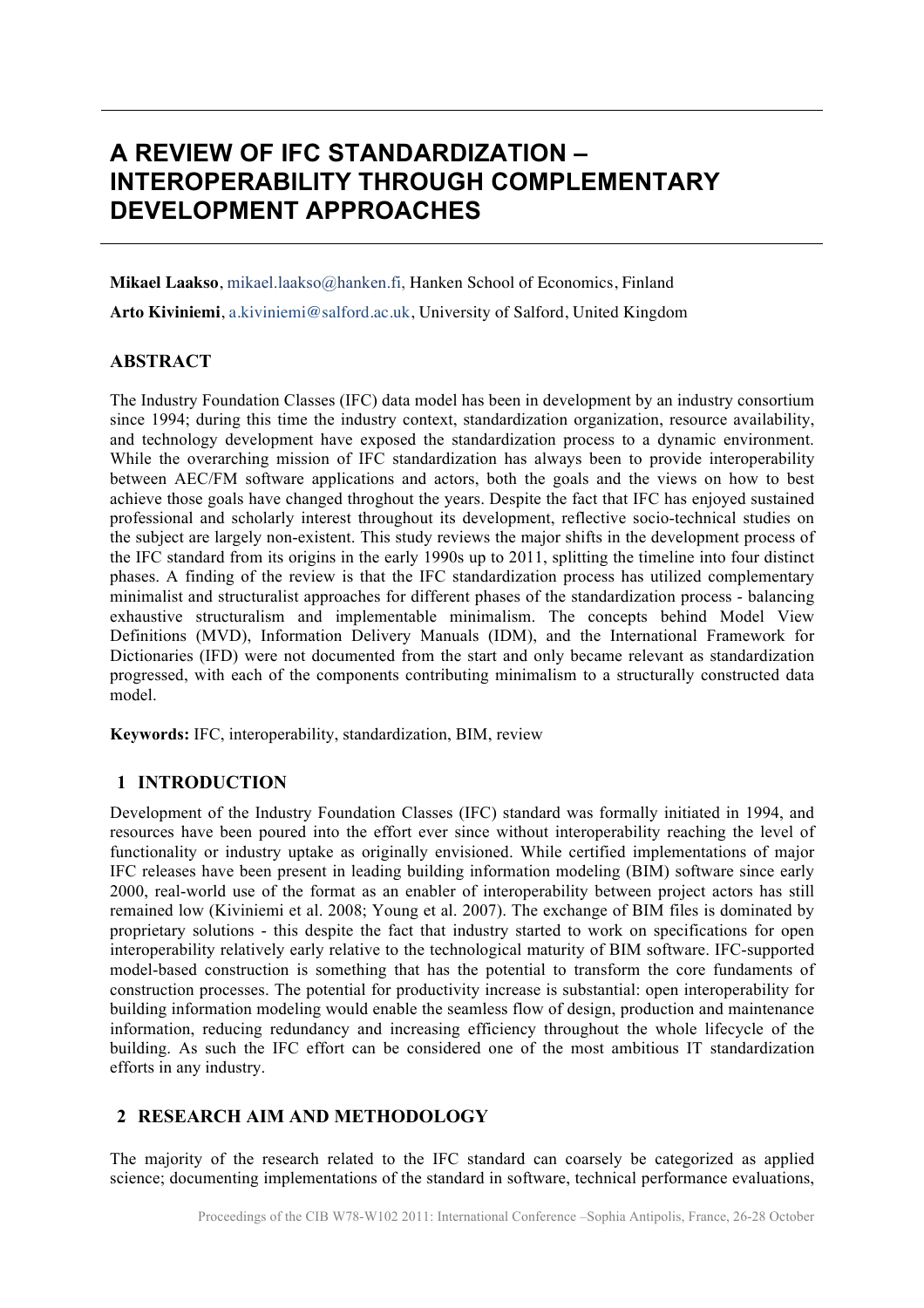and functionality or scope extensions to the baseline standard being among the most common. By drawing on existing literature, documentation, and research this paper suggests looking at the sociotechnical process of IFC standardization in itself instead of limiting focus to the output of the process. In addition to an overview of the development process as a whole, of particular interest in this paper are the changes in both the standard and the organization behind it. The concepts of 'minimalist' and 'structuralist' development methodologies are used as analytical lenses for identifying and contrasting the changes in development methodologies that have happened over time,. The following definitions are used for describing the two general approaches (Behrman 2002:3):

*"The minimalist approach values simple standards and rapid adoption by the user community. It is a bottom-up approach in which standards start small. The development process places heavy emphasis on experimentation, testing, and iterative improvement of proposed standards in applications before adoption. Once such standards are adopted and gain acceptance, they are further developed as needed" [...] "The structuralist approach values comprehensive and complete standards. It is a topdown approach. The development process starts with a high-level model and then proceeds with the elaboration of more and more detail. The process is often daunting and time-consuming."*

Behrman (2002) described and compared the IFC standardization process to efforts in other areas of IT standardization, arriving at the conclusion that IFC has largely followed a structuralist approach. Behrman noted that IFC has had problems gaining functional software implementations, blaming it largely on the lack of inclusion of software vendors in the standardization process. The structuralist approach, the low resources, the lack of industry involvement and commitment, and the EXPRESS modeling language were pointed out as being main obstacles for successful standardization. As a conclusion to the analysis of the standardization cases, Behrman argued heavily for the use of bottomup minimalist standardization methodology in favor of a top-down structuralist one. In addition to providing a chronological extension to the earlier study, this study also re-evaluates the earlier findings in light of new information.

## **3 REVIEW OF IFC STANDARDIZATION**

## **3.1 -1994: Stepping out**

In 1984 the TC184/SC4 subcommittee of ISO evaluated that no existing product information format could on its own be extended to serve the needs for an open computer modeling standard for multiple industrial and manufacturing industries; it was at that point when development of STEP (Standard for the Exchange of Product model data) was formally initiated. The AEC/FM industry was just one among the several industries included for standardization within STEP. The STEP specification formalized a long line of development of national and industry consortia standards development (Bloor & Owen, 1995: Kemmerer 1999). SC4 recognized that robust data modeling was central to support the complexity of STEP, and after some evaluation existing modeling languages were deemed incomplete or unsuitable for the requirements of STEP. Thus began an effort to develop a language that later became known as EXPRESS (Kemmerer 1999). The EXPRESS information modeling language was initially developed in conjunction with STEP for defining the STEP data models and the standard itself. Relationships, attributes, constraints, and inheritance are core concepts of EXPRESS (Schenck & Wilson 1994). Before the need for separate Application Protocols for different industries became apparent there was an attempt to integrate the information models from different disciplines. This was problematic and progressed slowly as the existing models were on different levels of abstraction (Kemmerer 1999). In December 1994 the initial release of STEP became an international standard - ISO10303:1994, Industrial Automation Systems and Integration - Product data representation and exchange (ISO.org). Considering the previously presented definitions for standardization methodology, the STEP effort is a textbook example of a structuralist effort, as also pointed out by Behrman (2002).

While the STEP ideology of having common universal resources at the core of a comprehensive standard intended to cover a diverse range of industries was an attractive prospect, reducing redundant standardization work and enabling easier future cross-industry collaboration, the motivation to start a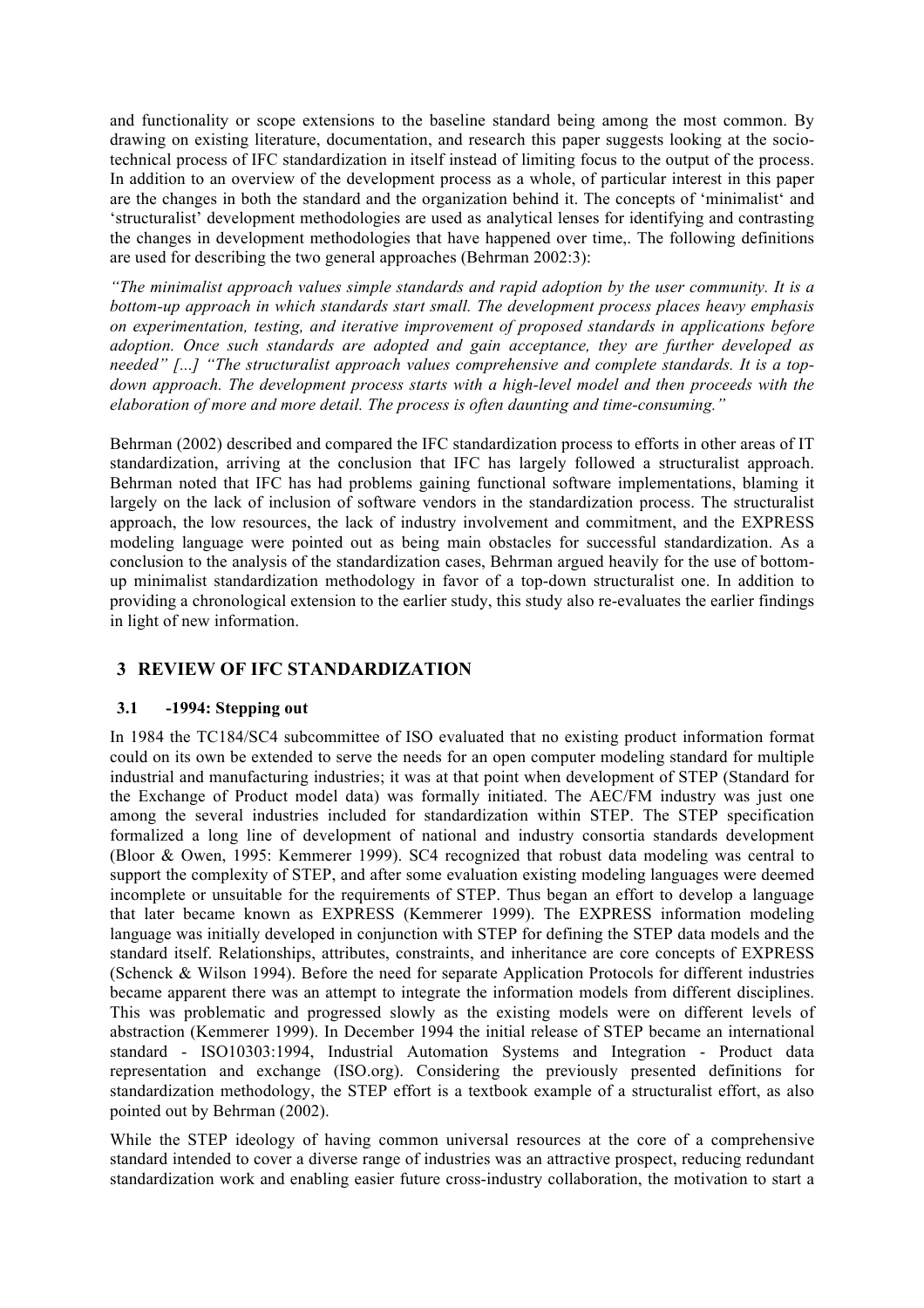separate standardization effort grew among actors in the AEC/FM industry. The ISO developed STEP standard, which had been undergoing standardization for 10 years since 1984, was considered too slow and unresponsive to meet the demands of the AEC/FM industry within the near future (Tolman, 1999).

## **3.2 1994-1999: From initiation to IFC 2.0**

In August 1994, 12 US based industry and software companies joined together examining the possibility of developing an open standard for increased interoperability for emerging building information modeling software. After putting together initial prototypes showcasing the potential, in September of 1995 the IAI (Industry Alliance for Interoperability, later changed to International Alliance for Interoperability in 1996) was formally founded and the consortia opened up for other companies to join (IAI 1999c). IAI had established 7 chapters in 1996, each a separate organization representing an international region: French Speaking, German Speaking, Japan, Nordic, North America, Singapore, and the UK Chapter (IAI, 1999c). The IAI stated its vision as *"To enable software interoperability in the AEC/FM industry"*, with the mission "*To define, promote and publish a specification for sharing data throughout the project life cycle, globally, across disciplines and across technical applications*" (IAI 1999c:3) Using existing parts from the ISO STEP standard, most notably the EXPRESS modeling language and STEP file format, technical development was not started from an empty slate. Thus work started on design of the standard, the IFC information model, which purpose was to contain descriptions of core AEC/FM industry objects and concepts. IFC 1.0 was published in January 1997, with scope being primarily focused on the architectural part of the building model. This first release was only used for prototypes in order to get some initial experiences for using the format and increase stability for IFC 1.5 (Liebich 2010). Implementation in BIM software did not happen until July 1998, with several commercial modeling suites supporting IFC 1.5.1 (IAI-international.org). At this point the objective of the IAI was to issue one major release of the IFC information model annually (1999c).

In 1997, a liaison agreement and a 'Memorandum of Understanding between ISO TC184/SC4 and IAI' was issued to strengthen the knowledge sharing between the two organizations and standardization efforts (IAI 1999c:20). The difference between the two efforts remained the forum of standardization and core mission scope; formulated succinctly in a paper from that time as "*STEP must take as much time as necessary; the IAI must act quickly*" (Baznajac & Crawley, 1997:209). In a review of the product modeling standardization efforts of the AEC/FM industry at the time, both the STEP and IFC standardization processes were given fairly pessimistic outlooks. STEP was evaluated as being fragmented and burdened by democracy, having no real drive behind it, and IFC for being weakly supported by the industry actors and too low on resources to make substantial progress (Tolman 1999).

Development of IFC 2.0 started in December 1996 and the final release was delivered largely on schedule 29 months later, in April 1999. The scope for IFC 2.0 was primarily to incorporate schemas for building services, cost estimation, and construction planning (Liebich 2010). The IAI hard costs for the release were very low at under 400 000 USD, however, estimated contributor labor effort being in the ballpark of 2.5 million USD (Kiviniemi 2006). These numbers showcase the reliance on contributed and indirectly funded resources in the standardization. To narrow the gap between the publication of the standard, and implementing it in software, the Building Lifecycle Interoperable Software Group (BLIS) group was founded in 1999 to accelerate and coordinate implementation efforts (BLIS-project.org). This was a separate organization from the IAI with its own optional membership. The goal was to give software vendors a possibility to collaborate and get an early start on developing implementations (Karstila & Serén 2001). A vision for BLIS was also to develop specific BLIS use cases of the IFC model, i.e. restricted but well-supported subsets of information to be exchanged in a specific workflow. This was a change from the past towards a minimalist approach to interoperability, in the past implementers had largely been dealing with the IFC information model without much in the way of common guidelines.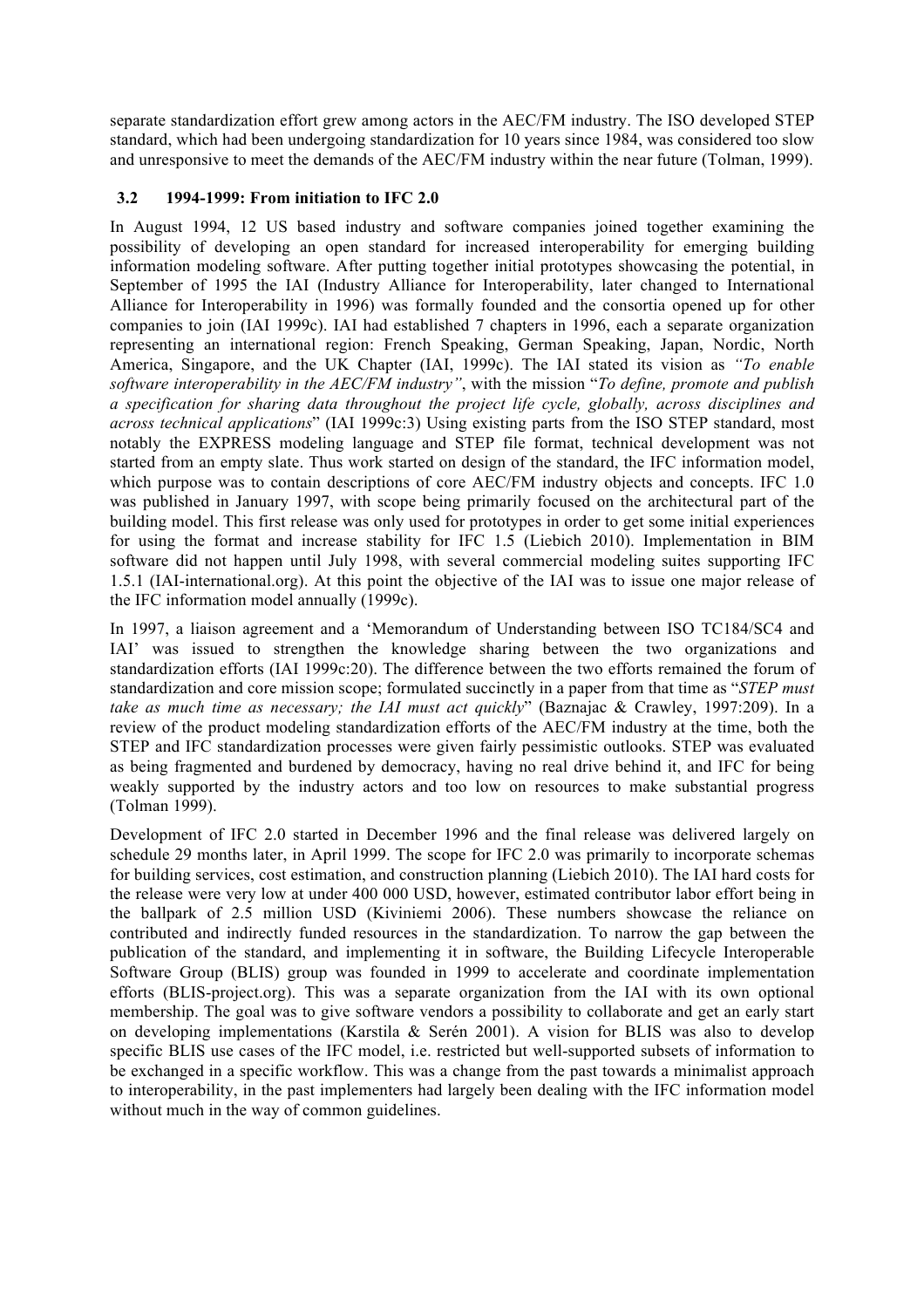#### **3.3 2000-2005: Towards ISO PAS and IFC 2x**

This time period marked several important shifts in the standardization process. The initial enthusiasm for the standardization effort was put up against some harsh realities: IFC 1.0, 1.5 and 2.0 were receiving lukewarm reception from the industry, IFC usability in real world projects was generally deemed unreliable. Coupled with dwindling resources and lack of long-term plans for future development one can easily identify this as one of the major low-points in the process, when changes had to be made in order to maintain momentum and industry relevance. Prior to the year 2000, road maps for future development were largely absent, partly due to the lack of a common perspective concerning the content and purpose of the standard. In an excerpt from meeting minutes of the Nordic IAI Chapter Board Meeting in October 2000 (p.2) the general atmosphere of the time is conveyed effectively: "*The main problem is lack of international resources. Also the lack of participation of some chapters on international level is causing problems in decision making process, because it is very difficult to get the majority*.".

Focus of the work within IAI was initially oriented towards specification development, leaving it to the industry to figure out feasible use-cases and implementations of the produced specification into software. Considering that development of the standard was a huge effort in itself, it is understandable that the limited consortia resources did not make it possible to establish robust in-house implementation support processes early on. No one was paid for supporting or monitoring implementations; general implementation and certification meetings were the main and only activities (Kiviniemi 2006). An effect of the liberal approach to implementations presented problems for setting up a unified robust certification process. Around the release of IFC 1.0 and 1.5 there was an urgent push for getting IFC certified products out on the marketplace, which combined with the insufficient resources, lead to setting up very simple certification tests. While the official certification guide is not a public document and was only available to IAI members, nor would it be possible to go into to much detail in this context, the central parts of the process are described in other publications, e.g. IAI (2000), Karstila Serén (2001), Steinmann (2010). Implementation quality with certified products was not sufficient for reliable use between software applications in real projects. Despite the problems with fundamental interoperability, marketing of future releases of the standard was done with emphasis on new features and domains covered by the standard, despite the fact that only a small fraction of the existing features had been implemented in the commercial software. These problems together contributed towards the still persistent notion that IFC interoperability as a whole is not usable.

Initially the intention was to keep IFC accessible only to members of IAI chapters it was not until the IAI summit in Munich October 1999 where the notion of an openly available IFC standard and documentation were brought up for formal discussion within the consortia. The open publishing and free use of the IFC standard were formally approved during the next international IAI summit in Melbourne, February 2000 (Nordic IAI Chapter Board Meeting 3/2000). In addition opening up the IFC specification, the Melbourne meeting was an important turning point in the standardization process and described in the meeting minutes as giving *"…new hope for the future of IAI"* (Nordic IAI Chapter Board Meeting 3/2000). Not only did the consortia decide to open up the standard to be implemented by anyone for free, and adopt a more transparent standardization process, but at the same time also initiated the ISO PAS (Publicly Available Specification) process to get IFC on the road to becoming an ISO published international standard. In order to increase the legitimacy of the standard it was made a high priority within the consortia to get ISO to publish the standard (IAI Nordic Meeting Minutes). During this time the consortia also got increasingly global with 5 new chapters having joined the consortia between 1997 and 2006: Australasia, China, Iberia, Italia, Korea (Kiviniemi 2006).

Because IFC 2.0 had aggressively increased the scope of information supported by the standard, IFC 2x was primarily a stability release, which included considerable rework of some of the underlying technical architecture (Liebich 2010). The schedule for the IFC 2x release was 30 months, with work on the release being conducted from January 1998 to July 2000, the final version was published in October 2000. IFC 2x2 was released in May 2003 and was a release that brought with it considerable scope increase. 2D model space geometry, presentation, extension of the building service component breakdown, structural analysis structural detailing, support for building code checking and facility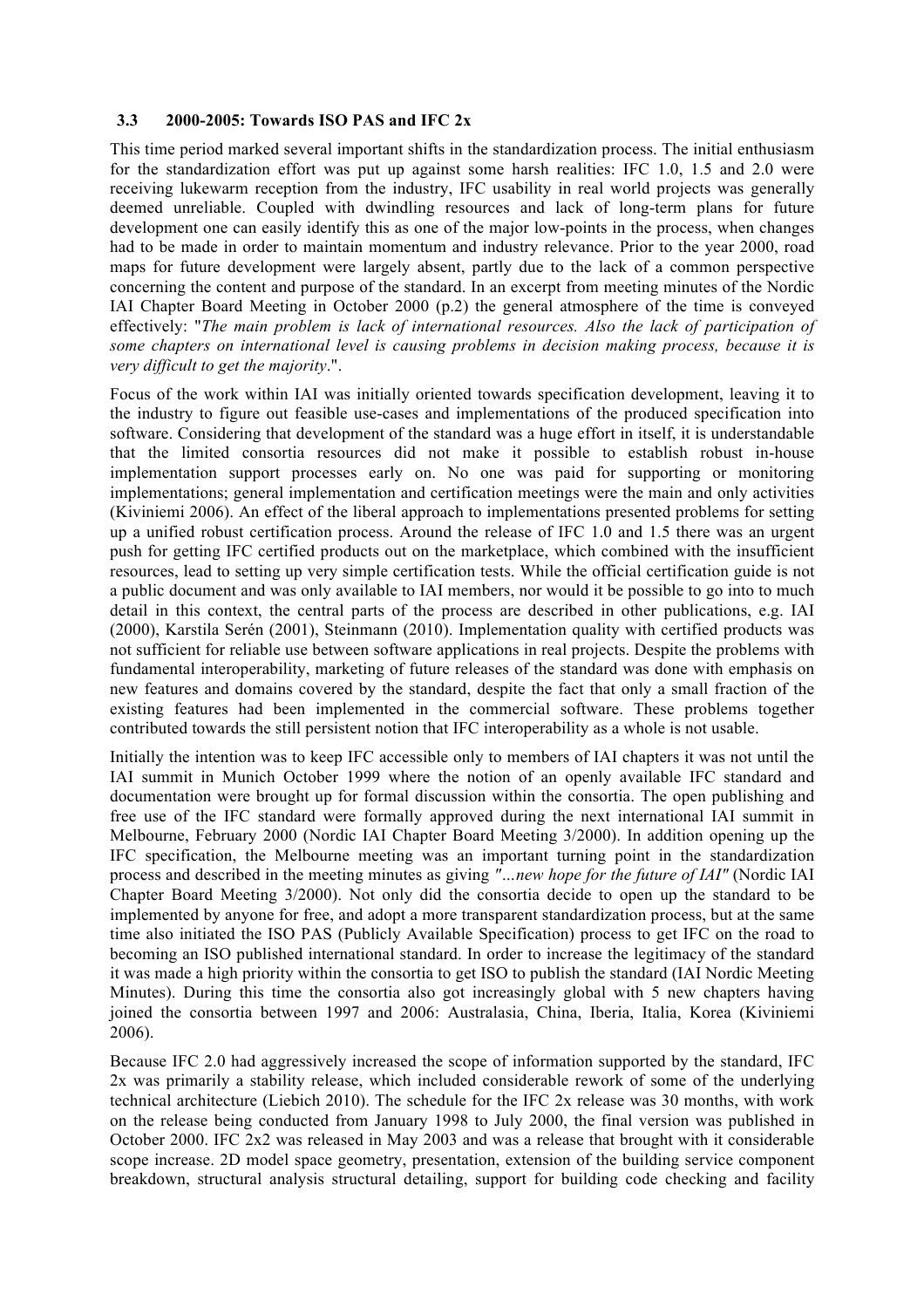management (Liebich 2010). In 2005 the stable core of IFC2x obtained the ISO/PAS16739 status  $(ISO.org<sup>2</sup>).$ 

During this time a significant push for IFC-based BIM was initiated in Finland in the form of the ProIT project, a national effort that ran between 2002 and 2005. ProIT was a broad joint project between public sector bodies and construction industry companies, coordinated by the Confederation of Finnish Construction Industries, with the goal to facilitate the use of product model data in the construction process. In addition to the important role of increasing market awareness and coordination on the topic by disseminating up-to-date information about BIM technology use in projects, modeling guidelines were developed for both architectural and structural design (ProIT 2004 & ProIT 2005). Furthermore the project signaled some of the first formal public sector interest in BIM and IFC, the project contributed directly to IFC standardization by developing an 'IFC Aspect Card Library', which provided pre-defined subsets of the IFC information model to support implementation of IFC data-exchange by having specific use-cases to base the exchange on (Karstila & Serén 2005). While the data-exchange use cases were primarily intended to support the modeling guidelines for the Finnish construction industry developed within the ProIT project, the work put into the development of the aspect card methodology was a direct contribution to facilitating implementation and use of the IFC standard and a more bottom-up minimalist approach to interoperability.

In summarizing some early lessons learned from deployment of IFC compatible software in three high-profile pilot projects, Baznajac (2002) evaluated the state of the standard from both a technical and methodological perspective. Among most notable findings was that the industry was largely unprepared to work on integrated projects, with workflows not leveraging the benefits of BIM, thus weakening the end-user demand for an open standard. Baznajac (2002) concluded that there were problems related to incompatible data and limitations for what data could be successfully transferred, but remained optimistic that these technical problems would be resolved within the near future by developing the IFC data model further and specifying limited views for data exchange, in addition to having dedicated modeling and data integration experts oversee population and exchange of data in projects. In a test of of IFC 2x interoperability for architectural domain data, Pazlar & Turk (2008) conducted IFC file-based exchange evaluations within and between three widely used IFC 2x certified software applications. Based on both visual and semantic analysis of the exchanged data the main result was that IFC-based exchange cannot be blindly trusted because of the loss of data between the exchanges. In a direct evaluation of the standard itself, Amor et al. (2007) conducted a meta-level analysis on the structure of the IFC data model and its development through version  $1.5.0$  to  $2x3$ , resulting in an express for concern regarding unnecessary complexity in the model. Namely the number of associations and dependencies between classes, which reduction by refactoring techniques could make implementation maintenance easier. Amor et al. also tested the functionality of IFC translators available in commercial CAD systems, importing valid IFC files and directly exporting them back, concluding that the exported IFC files contained errors of varying severity, and indicating a need a address the issues in the IFC certification process and improving the accuracy of existing translators to retain semantic integrity on import and export.

#### **3.4 2006-2011: The useful minimum**

2006 saw a re-naming and re-branding of the IAI consortium to buildingSMART, a change which brought with it increased emphasis on business benefits of an interoperable integrated design and construction process. Central to this refresh was a reformulation of the consortia vision. As noted earlier the old vision was formulated as "To enable software interoperability in the AEC/FM industry." The new vision extends from simply technical aspects to emphasizing what interoperability enables for users and business *"Improving communication, productivity, delivery time, cost, and quality throughout the whole building life cycle"* (Stangeland 2009:1). This marked mostly a change in approach and methods, with little to no influence to the form of organization within the consortia.

In its overall standardization approach this time period marked a change from past by increased focus on minimalistic and bottom-up methods for of narrowing down IFC data exchanges into manageable, predictable, and implementable specifications. The general emergent climate is communicated well in Hietanen & Lehtinen's (2006) report "The useful minimum", where the concept of the useful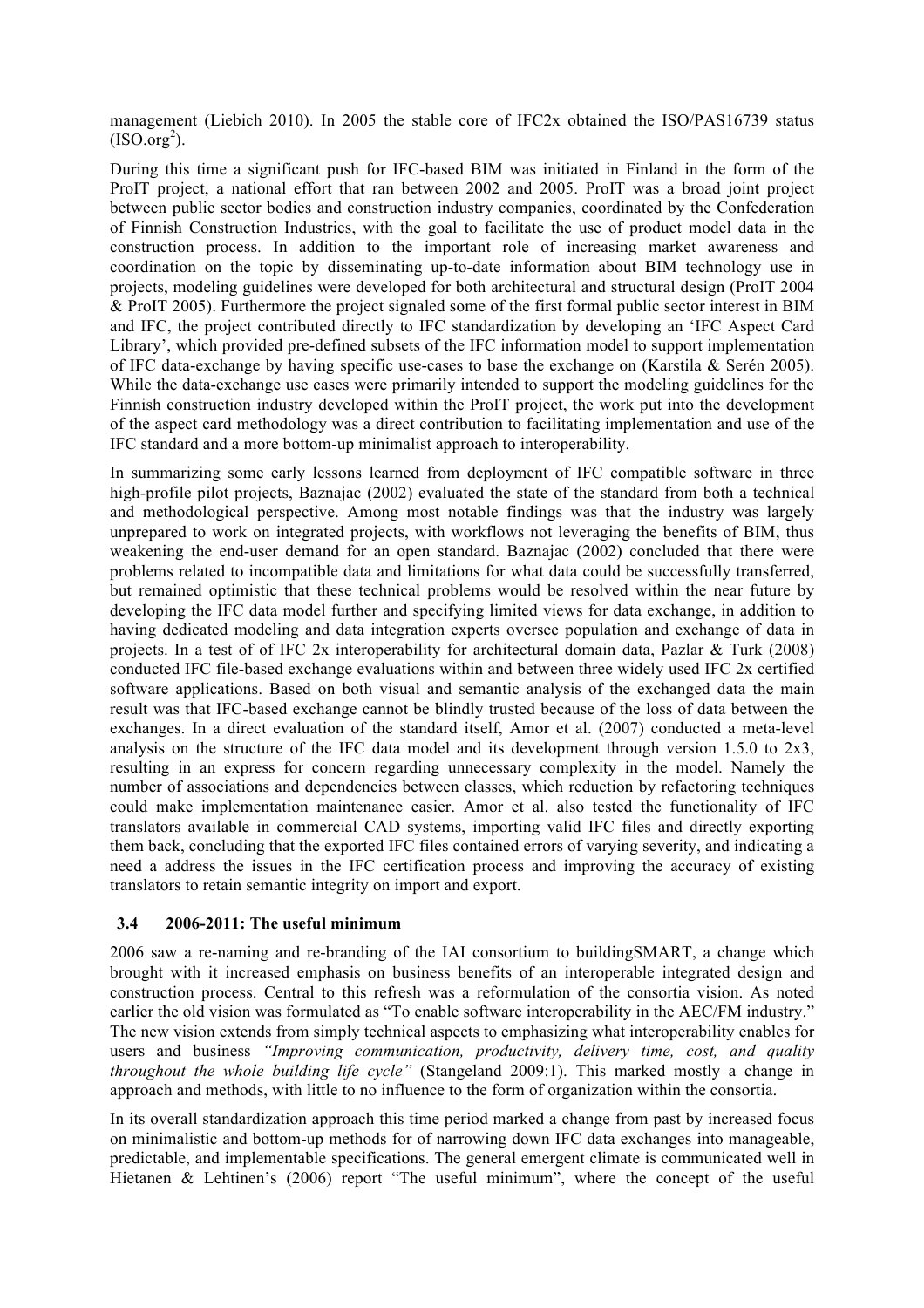minimum is defined as "*The minimum scope for data exchange, which makes IFC based exchange a better solution than any other available format.*" (Hietanen & Lehtinen's 2006:1). Reducing scope of information exchanges from dealing with any combinations of the whole IFC information model to limited well-supported and predictable workflows is seen as a gateway for the industry and implementers to increase their support for the standard, after which it would be easier to incrementally increase the number and scope of the supported exchanges when use of the standard increases.

A tangible outcome of the emergent minimalistic approach to standardization is the concept of Information Delivery Manuals (IDM), which specification was introduced as an official element of IFC standardization in 2007. IDMs are aimed to serve both technical implementation needs of software developers and provide role-based process workflows for end-users, supporting an integrated construction process. While buildingSMART could in theory release and endorse generic applied IDMs, buildingSMART's primary purpose is to provide a toolset and specification for how IDMs should be structured for the purpose of industry actors creating their own. An IDM is intended to be an integrated reference for processes and data required by BIM; it should specify where a processes fits and why it is relevant, who are the actors creating, consuming and benefitting from the information, what is the information, and how the information should be supported by software solutions (Wix, 2007). The IDM methodology and format was published as ISO/DIS 29481-1 in April 2010  $(ISO.org<sup>3</sup>).$ 

Another outcome of a minimalist standardization approach is the IFC Model View Definition Format (MVD), which definition goal was *"finding a useful balance between the wishes of users/customers and the possibilities of software developers, and documenting the outcome clearly."* (IAI 2006:2). Proposed by BLIS in early 2005, and introduced as an official element of IFC standardization in 2006, the MVDs narrow down the complete IFC model specification, documenting how data exchanges between different application types are applied; as such it is mostly something that is of direct benefit to implementers of IFC software. One software application can implement one or several MVDs depending on its domain scope. The MVD format is to a large extent a harmonization of the BLIS and ProIT efforts, which have both briefly been described earlier in this paper. How the both the IDMs and MVDs relate to each other and the wider context of the IFC information model is presented visually in figure 1.



*FIG. 1: Layers of the information exchange framework (based on Wix 2007:18)*

The IFC information model is the foundation from which specific MVDs are defined. Software applications then implement these MVDs. IDMs provide documentation and guide the workflow of IFC enabled exchange, and are designed acknowledging the functionality of specific MVDs. These cross-referencing information exchange layers were designed to facilitate the deployment of IFCsupported interoperability.

In 2007 work was initiated on a new certification process for IFC implementations. The new processes was adopted by building SMART in 2010, dubbed "IFC Certification 2.0", and brought major improvements to the way certification was dealt with. Developed with MVDs in mind, emphasis is put on quality control of the IFC interfaces, having narrower more explicitly defined testing procedures than in the past (Groome 2010). In the new process software vendors can attain a two-year certificate for supporting already defined or newly defined MVDs based on the underlying IFC 2x3 information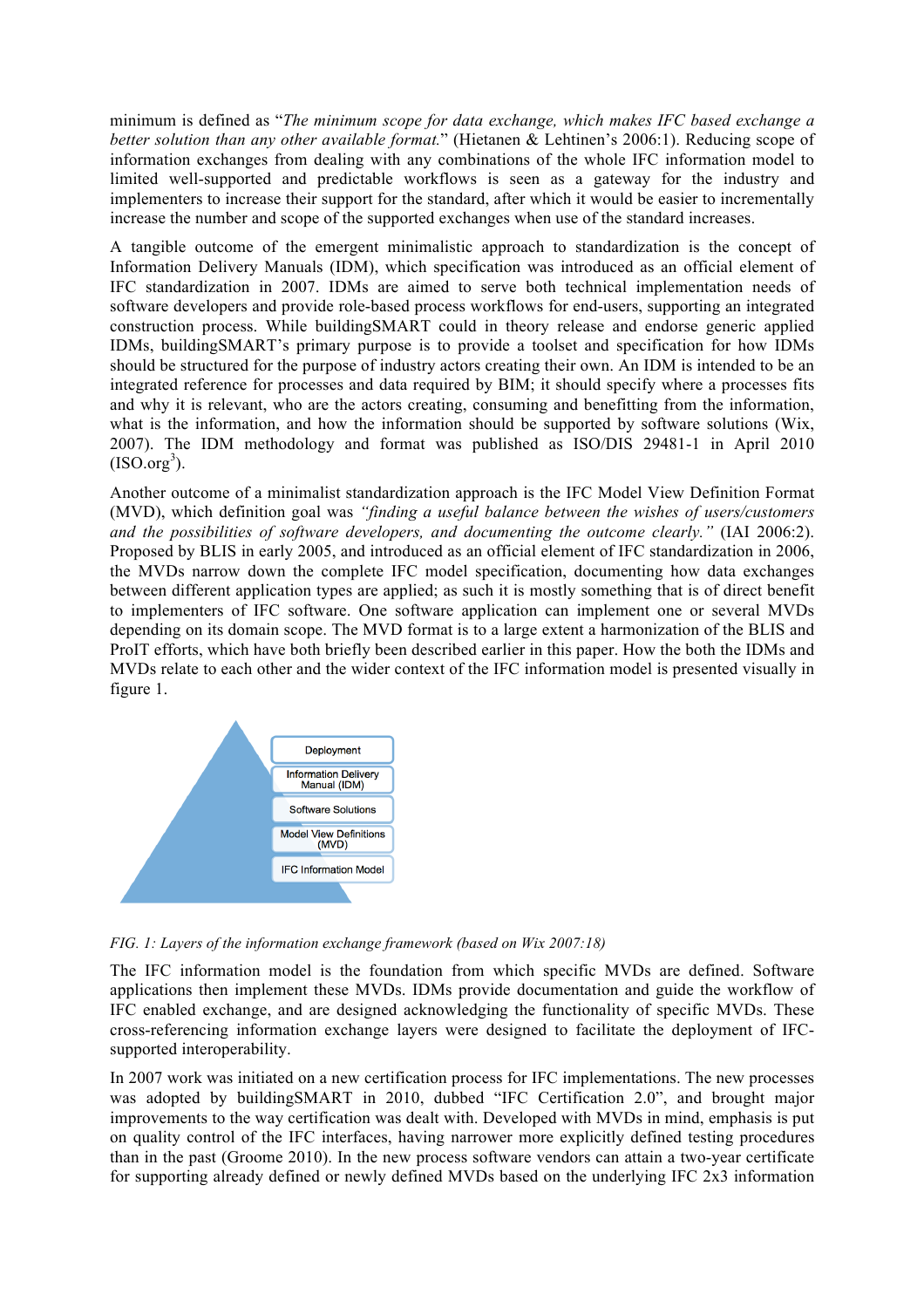model. As such software is not universally certified 'IFC compatible', and rather gets certification for supporting specific MVDs. Where spreadsheets and extensive traveling was required in the old process, an advanced web-platform was developed to automate much of the process and provide centralized testing and documentation (Steinmann 2010).

In addition to the IDM and MVD concepts to extend the scope of standardization of IFC-based exchanges beyond the IFC information model, the International Framework for Dictionaries (IFD) effort was formally initiated within buildingSMART International around this same timeframe, in April 2008 (ifd-library.org). Referred to as the third pillar of IFC data exchange, together with IDM and MVD, IFD describes what is exchanged by providing a mechanism that allows the creation of dictionaries or ontologies, to connect information from existing databases to IFC information models (Bell & Bjorkhaug 2006). Initial work on a standard to fulfill similar purposes were initiated in 2006 as collaboration effort between the BARBi project in Norway and the Lexikon project in the Netherlands, which work was then continued within buildingSMART International (ifd-library.org).

## **4 DISCUSSION**

## **4.1 IFC interoperability - a mix of structuralist and minimalist approaches**

A summary of the IFC release timeline is shown in figure 2. buildingSMART currently aims for releasing major new versions of the standard with about three-year intervals, with the motivation that it strikes a balance between the need for stability to facilitate implementations, and responsiveness in incorporating new features to the standard (Liebich 2007).



#### *FIG. 2: IFC release timeline*

The IFC standardization process has by and large been one of incremental development, where each release has expanded upon the foundation of previous releases without larger changes to completed work on the standard. This is common for technology development in general, but particularly so for technical standards, where revising earlier architectural design decisions causes compatibility issues. In the standards literature the phenomenon is referred to as path dependency (Liebowitz Margolis 1995). In the case of IFC, where the process has been going on for many years, it is interesting to see how early design decisions have, and still do, influence composition of the artifact and and development process over a decade later.

When IFC standardization was initiated the concepts of IDM, MVD, and IDF were not explicitly planned or defined, their need has emerged as the process went on. Initially the purpose was to create a definition framework for the core objects and concepts used in the AEC/FM industry. Generally one could state that it started with standardization of concept definitions which with time has expanded to include the processes of their use as well. The STEP standard has seen a similar evolution through the years starting with the initial split of the core model into Application Protocols with common universal resources, which for implementation viability were split into Application Interpreted Models and Application Reference Models. While harmonized core model definitions are the foundation for these implementable parts of the STEP standard, fragmentation into narrower data-exchange use-cases mitigates some of the ambitious original cross-domain interoperability goals of the STEP development. On this note Gielingh (2008) fundamentally questioned the viability of the underlying principles and concepts of STEP-originated open product data standards, including IFC. Gielingh argued that the poor performance of neutral product data exchange standards is due to inconsistent translations between the internal software data structures and the neutral format, ambiguity in how data structures can be defined while still conforming to standards, and the variations in domain scope between software applications. For IFC this problem has been solved with the new certification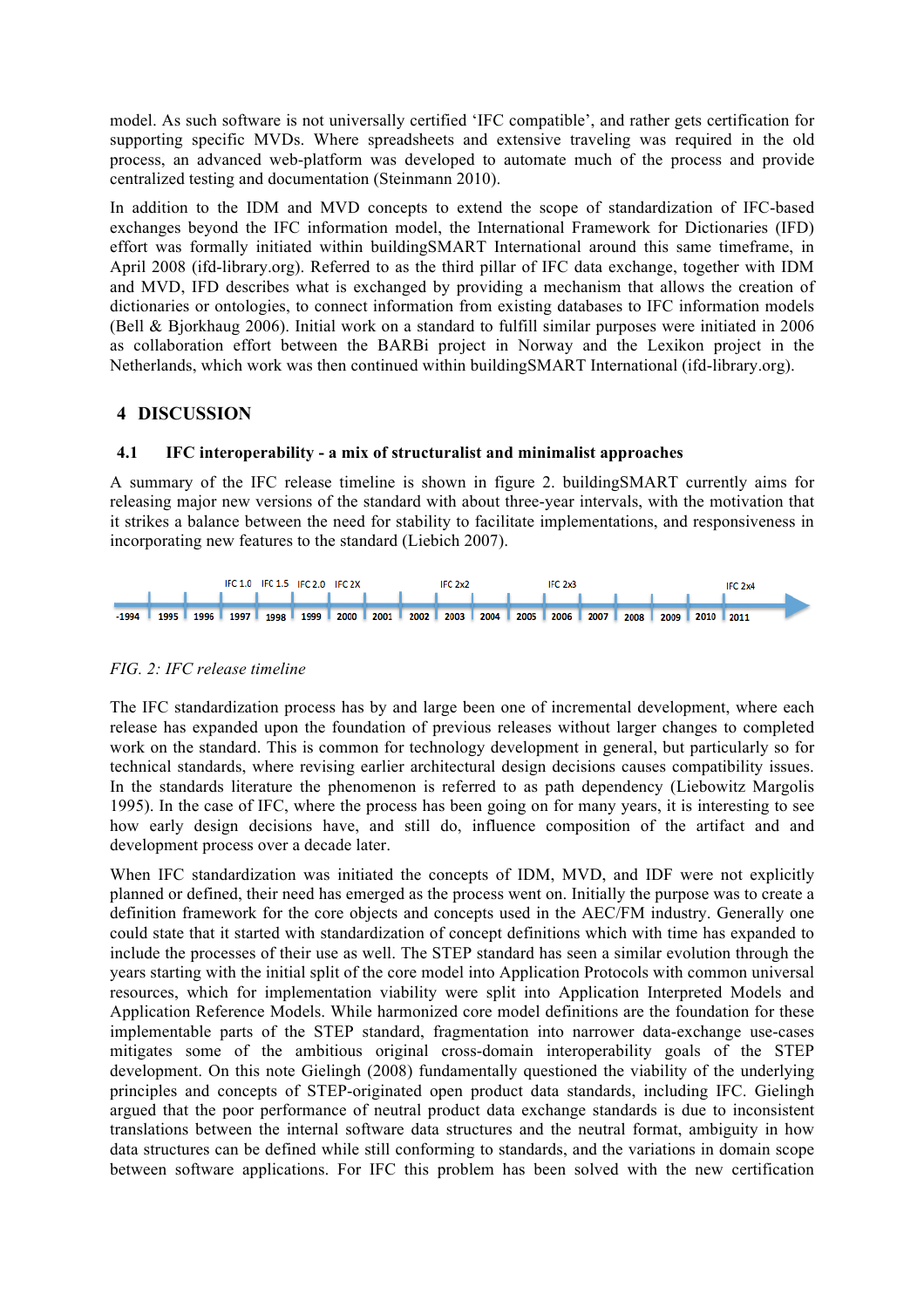process, which is founded on certificating MVD support rather than only standards compliancy of translated objects and concepts. This approach should have very few drawbacks with regards to limiting what data-exchange use-cases can be done with the underlying IFC information model as implementers are allowed to define their own MVDs which specification is then made available for others to implement if they so choose.

While Behrman's (2002) notion that IFC standardization initially followed a structuralist approach gains support from the analysis in this paper, its rate of success in the industry should not be judged simply based on this finding. Such a perspective implicitly adopts a limited view on the dynamics involved in standardization. Suggesting that minimalist development approaches would be recommendable best practice for standardization purposes universally does not touch upon issues like openness in the process or product (Krechmer 2005), or necessary initial definition of concepts to be standardized, which are major reasons for having to adopt processes more in line with a structuralist approach. There are many more variables influencing the approach and outcome of standardization than polarizing structuralist vs. minimalist, like the degrees of technology and market maturity. In fact one could suggest that the IFC standard was originally intended to be a minimalist effort; a neutral data-exchange format developed outside of STEP, designed and used by members of its industry consortia consisting of several key software vendors. Choosing the pre-existing STEP file-format and EXPRESS as the modeling language should further support the initial minimalist intentions as existing work was chosen to be used as far as possible. Only after failing to find a viable minimal approach was a structuralist path taken regarding IFC – developing a complex model for mapping definitions of AEC/FM concepts and objects as well as their interrelations is a task which by design is arguably best suited for holistic structuralist development. While it generally holds true that releases of the IFC standard have usually first been published and only after the fact have implementations been attempted, this is more of a methodological development process issue than one stemming from lack of participation of software vendors in consortia activities as suggested by Behrman (2002). Software vendors make up a considerable share of the stakeholders who founded the consortia and they have been key funders, participants, and influencers within IAI and buildingSMART ever since. Regarding use of EXPRESS as the information modeling language as an obstacle for slow standardization, the development of an official XML representation of IFC, ifcXML, was started in 2001 and released later that same year. ifcXML provides XML language bindings to the IFC EXPRESS schema. However, because of the inherently different structures of the EXPRESS and XML modeling languages, translation of native IFC EXPRESS files to ifcXML result in needlessly large, lossy, and unoptimized files which do not play to the strengths of XML modeling (Behrman 2002). So simply translating between information modeling languages does not bring with it any instant fix to conceptual challenges in information modeling and interoperability, however, there are more people familiar with the widely adopted XML syntax than EXPRESS which might put an additional threshold for software developers to become involved in IFC development. However, the EXPRESS modeling language in itself does not strictly dictate how concepts are defined, nor has it become technically obsolete even though it is not in as widespread and general use as XML.

While not dedicatedly related to IT in the construction industry, interesting parallels to the IFC standard can be found in Henning's (2008) paper reviewing the rise and fall of the CORBA (Common Object Request Broker Architecture and Specification) middleware standard. Hennning noted that many of the problems with the standardization of CORBA were rooted in the 'design by committee' symptom of developing an anticipatory standard. Henning suggested the following to improve industry consortia standardization processes: standards consortia should have iron-cast rules in place to ensure that they standardize existing best practice, no standard should be approved without a reference implementation, no standard should be approved without having been used to implement a few projects of realistic complexity, and to create quality software, and the ability to say "no" is usually far more important than the ability to say "yes". One of Henning's more implicit messages is the cautious use of the word standard when referring to something still in development, as reliability and performance expectations are set high for anything proclaiming to be a standard. Henning split the analysis into technical issues and procedural issues, however, noting that *"[...] the technical problems are a symptom rather than a cause"* (Henning 2008:56). These points resonate well with the findings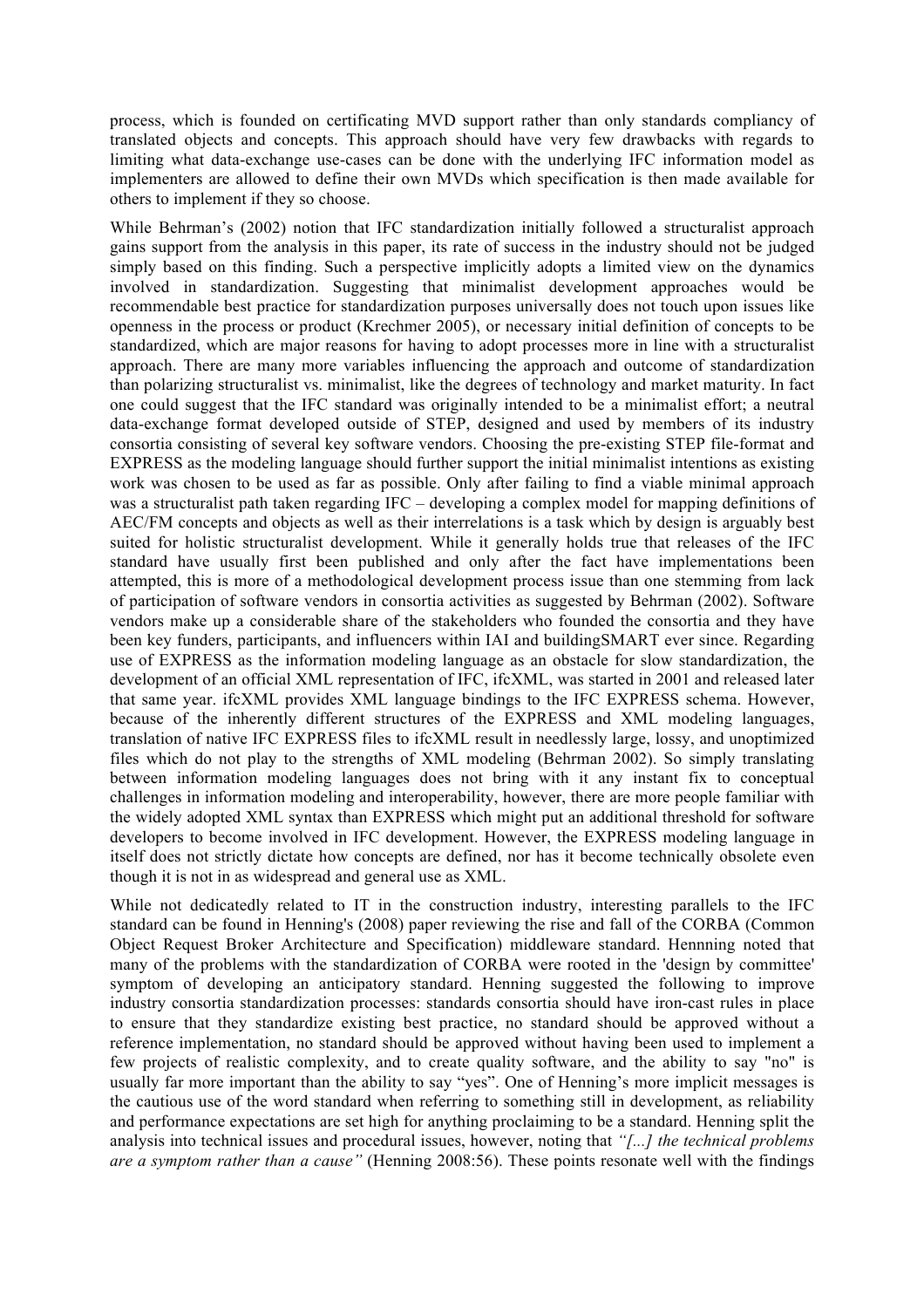from Behrman (2002), but also to findings related to IFC standardization since then as described in this paper.

As discussed earlier, project-based funding from companies and governments around the world have been important resources in IFC standardization by directly and indirectly funding organizations and individuals active in IFC-related projects. However, the goals of tangent projects and the immediate optimal tasks of the standard development might not always be aligned. With the consortia operating on low fixed resources it can be speculated that it is unlikely that projects contributing to IFC development would get turned down, even if they do not comply with the immediate development priorities and vision of the consortia. For IFC one of the main problems with simply standardizing best practice rather than figuring out and developing something new is that BIM software has evolved at a rapid pace – making IFC standardization attempts at hitting a moving target. The IFC standard has been developed as it has been standardized, so called designing standardization, since no complete existing modules exist to simply pick and chose from. This type of anticipatory designing standardization is of high risk to fall into the trap of 'design by committee' if goal-orientation is not kept as a high priority (Purao et al. 2008). While it is hard to prepare and predict for the distant future, aligning 'time-to-standard' with 'time-to-market' goals has been shown to be of great importance for widespread adoption of standards (Gielingh, 2008). With development started early in the technological development cycle, one technological limitation which has emerged as computing has moved from local to networked is the lack of native model server support in the STEP architecture on which IFC is based. However, various software applications have been developed to remedy this increasingly important feature.

The purpose of this paper has been to review the IFC standardization process with particular emphasis on the different types of development approaches for reaching interoperability. It is suggested that both structuralist and minimalist development approaches have been used to complementary effect for different parts of the standard and during different phases of the process. Many interesting aspects of the effort have only been mentioned in brief, however, such underdeveloped discussions are hoped to spur future research interest for both technical and social research related to IFC standardization.

#### **REFERENCES**

Amor, R. et al. (2007). BIM in 2007 – Are we there yet?. *Proceedings of the 2007 CIB W78 Conference*, 159- 162. Available at: http://itc.scix.net/cgi-bin/works/Show?w78\_2007\_78. Accessed 5.7.2011

Bazjanac, V. (2002) Early lessons from deployment of IFC compatible software. *Proceedings of the 2002 ECPPM Conference*, 9-16.

Bazjanac, V., Crawley, D. (1997) The implementation of industry foundation classes in simulation tools for the building industry. *Proceedings of the 1997 International Building Simulation Conference*, 203-210.

Behrman, W. (2002) Best practices for the development and use of XML data interchange standards. *Center for Integrated Facility Engineering Technical Report*. Report nr. 131, pp. 27. Available at: http://cife.stanford.edu/node/261. Accessed 5.7.2011

Bell, H., Bjørkhaug, L. (2006) A buildingSMART ontology. *Proceedings of the 2006 ECPPM Conference*, 185- 190

BLIS-project.org - BLIS project pages. http://www.blis-project.org/. Accessed 5.7.2011

Bloor, M., Owen, J. (1995) *Product data exchange*. UCL Press, London, pp. 262

Gielingh, W. (2008) An assessment of the current state of product data technologies. *Computer Aided Design*. 40 (7), 750-759

Groome, C. (2010) IFC Certification 2.0: Specification of Certification Process, 1-7. Available at: http://buildingsmart-tech.org/certification/ifc-certification-2.0/. Accessed 5.7.2011

Henning, M. (2008) The rise and fall of CORBA. *Communications of the ACM*, 51 (8), 53-57

Hietanen, J., Lehtinen, S. (2006) The useful minimum. Working paper. Tampere University of Technology. Virtual Building Laboratory, pp. 4. Available at: cic.vtt.fi/projects/vbe-

net/data/2006\_The\_Useful\_Minimum.pdf. Accessed 5.7.2011

IAI (1999a) AEC/FM Processes supported by IFC. Ed. See R. International Alliance Of Interoperability (IAI). Specification Task Force, pp. 283

IAI (1999b) Specification Development Guide. Ed. Wix J and See R. International Alliance Of Interoperability (IAI). Specification Task Force, pp. 47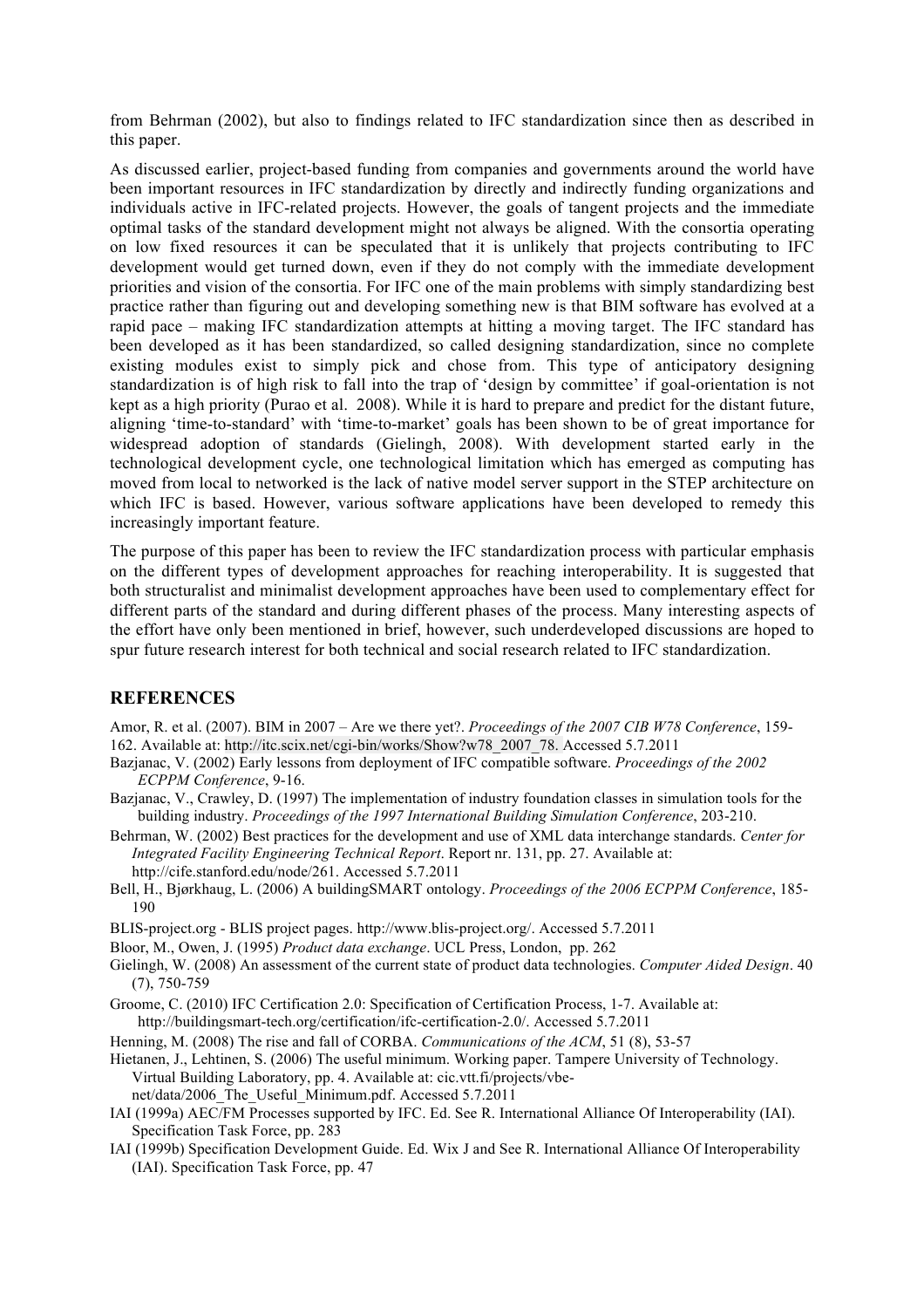- IAI (1999c) An Introduction to the International Alliance for Interoperability and the Industry Foundation Classes. Ed. Wix, J. and See, R. International Alliance Of Interoperability (IAI). Specification Task Force, pp. 27
- IAI (1999d) IFC Object Model Architechture Guide. Ed. Liebich, T. and See, R. International Alliance Of Interoperability (IAI). Specification Task Force, pp. 9
- IAI (2000) IFC Technical Guide Enabling Interoperability in the AEC/FM Industry. Ed. Liebich, T. and Wix, J. Modeling Support Group. International Alliance Of Interoperability (IAI), pp. 46
- IAI-International.org (2000) A short history of the IAI and the IFC information Model, http://www.iaiinternational.org/about/history.html. Accessed 10.12.2008
- IFD-Library.org IFD Library website. http://www.ifd-library.org. Accessed 5.7.2011
- ISO.org Industrial automation systems and integration -- Product data representation and exchange -- Part 1: Overview and fundamental principles. http://www.iso.org/iso/catalogue\_detail?csnumber=20579. Accessed 5.7.2011
- ISO.org<sup>2</sup> Industry Foundation Classes, Release 2x, Platform Specification (IFC2x Platform). http://www.iso.org/iso/iso\_catalogue/catalogue\_tc/catalogue\_detail.htm?csnumber=38056. Accessed 5.7.2011
- ISO.org<sup>3</sup> Building information modelling -- Information delivery manual -- Part 1: Methodology and format. http://www.iso.org/iso/iso\_catalogue/catalogue\_ics/catalogue\_detail\_ics.htm?ics1=91&ics2=010&ics3=01& csnumber=45501. Accessed 5.7.2011
- Karstila, K., Serén, K. (2001) IFC Release 2.0 Certification testing IFC Schema Refinement. IAI Forum Finland/BLIS, pp. 35. Available at: http://www.blis-project.org. Accessed 5.7.2011
- Karstila, K., Serén, K. (2005) IFC Aspect Card Library. Result of the Pro-IT project, Eurostep, pp. 86. Available at: http://virtual.vtt.fi/virtual/proj6/proit/julkiset\_tulokset/proit\_aspectcardlibrary\_v1\_1\_2005\_01\_27.pdf. Accessed 5.7.2011
- Kemmerer, S.J. (1999) *STEP: The Grand Experience*. NIST Special Publication 939, National Institute of Standards and Technology, Gaithersburg, MD, pp.185. Available at: www.mel.nist.gov/msidlibrary/doc/stepbook.pdf. Accessed 5.7.2011
- Kiviniemi, A. (2006) Ten years of IFC-development Why are we not yet there?. Keynote lecture at the 2006 Joint International Conference on Computing and Decision Making in Civil and Building Engineering, Montreal, Canada
- Kiviniemi, A. et al. (2008) *Erabuild: Review of the Development and Implementation of IFC compatible BIM*. Erabuild, pp. 126. Available at:

http://www.eracobuild.eu/fileadmin/documents/Erabuild\_BIM\_Final\_Report\_January\_2008.pdf. Accessed 5.7.2011

- Krechmer, K. (2005) Open Standards Requirements. *The International Journal of IT Standards and Standardization Research*. 4 (1), 43-62
- Liebich, T. (2010) Unveiling IFC2x4 The next generation of OPENBIM. *Proceedings of the 2010 CIB W78 Conference.* p. 8. Available at: http://itc.scix.net/cgi-bin/works/Show?w78-2010-124. Accessed 5.7.2011
- Liebich, T., Wix, J. (1998) Highlights of the development process of industry foundation classes. *Proceedings of the 1999 CIB W78 Conference*. p. 18. Available at: http://itc.scix.net/cgi-bin/works/Show?w78-1999-2758. Accessed 5.7.2011
- Liebowitz, S., Margolis, S. (1995) Path dependence, lock-in, and history. *Journal of Law, Economics, and Organization*, 11, 205-226
- Nordic IAI Chapter Meeting Minutes http://www.iainordic.no/category/Minutes/category.php?categoryID=176. Accessed 5.7.2011
- Pazlar, T., Turk, Z. (2008) Interoperability in practice: geometric data exchance using the IFC standard. *Journal of Information Technology in Construction – ITcon*. Vol. 13, 362-380. Available at: http://www.itcon.org/cgi-bin/works/Show?2008\_24. Accessed 5.7.2011
- ProIT (2004) ProIT News December 2004, Confederation of Finnish Construction Industries, pp. 1-8
- ProIT (2005) ProIT News August 2005, Confederation of Finnish Construction Industries, pp. 1-8
- Purao, S. et al. (2008) Standardizing Web Services: Overcoming 'Design by Committee'. *2008 IEEE Congress on Services* - Part I, 223-230
- Schenck, D., Wilson, P. (1994) *Information Modeling: The EXPRESS Way*. p.388. New York, USA: Oxford University Press.
- Stangeland, B. (2009) Presentation: buildingSMART international Vision, mission, strategy & goals. www.itp.net/events/buildsmart/presentations/Bjorn.pdf. Accessed 5.7.2011
- Steinmann, R. (2010) IFC Software Implementation New Certification Program. Retrieved from http://www.buildingsmart.de/pdf/buildingSMART2010\_Steinmann.pdf. Accessed 5.7.2011